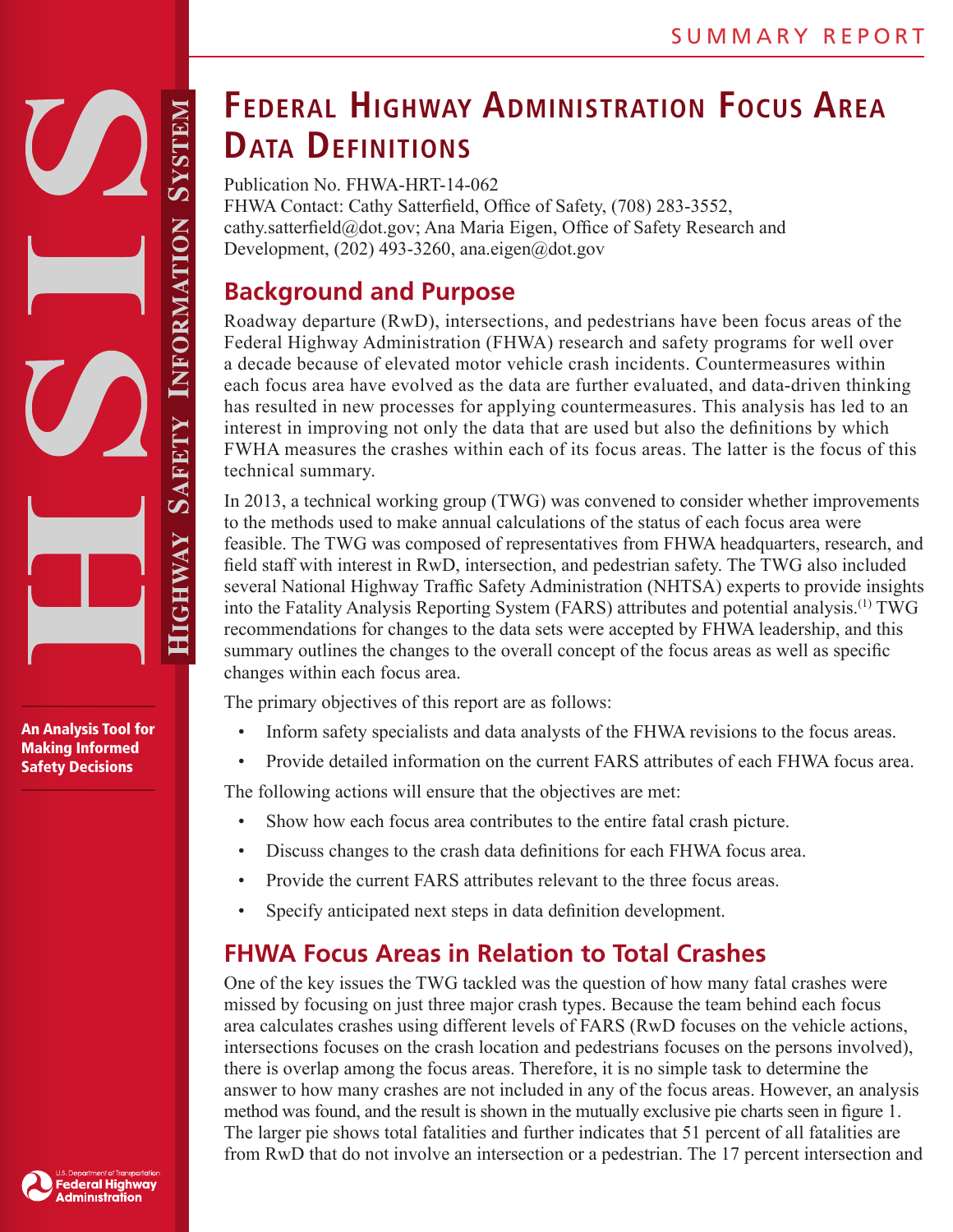#### **Fatalities by FHWA Focus Area**

Average 2010-2012



10 percent pedestrian fatalities similarly do not involve the other two focus areas.

In addition, 11 percent of the fatalities involve more than one focus area, and 12 percent don't involve any of the three focus areas.<sup>1</sup> The smaller pie illustrates the makeup of the 11 percent of fatalities that involve more than one focus area. As the chart shows, the majority of these involve RwD at intersections or pedestrian fatalities at intersections.

### **Roadway Departure Focus**

The FHWA concept of RwD has long been composed of both head-on collisions that are not a result of a turning maneuver and roadside crashes. It is not necessarily intuitive to group these under one major crash type, but there are similarities. The main similarity is that regardless of whether the vehicle leaves its intended travel path to the right or left, the contributing factors are often the same (e.g., driver distraction), and to some extent, the same types of countermeasures may be applicable. Other terms, such as lane departure, roadside crashes, and run-offroad crashes, are sometimes considered synonymous. However, in 2009, FHWA specifically defined RwD in an effort to clarify the use of the term.(2)

#### **Evolution of FARS and FHWA Roadway Departure Definition/Attributes**

When FHWA began calculating and reporting the number of fatalities for RwD in the early 2000s, the attributes selected to define RwD separated out single- and multiple-vehicle crashes to avoid double counting within the two broad categories. At that time, RwD counts included crashes in which only one vehicle form was submitted and the first harmful event coded in FARS Accident data file was on the roadside, loosely defined as *SVROR crashes*. These crashes were added with crashes in which more than one vehicle form was submitted and the Accident data file showed a manner of collision including one of the following:

- Front-to-front.
- Front-to-side, opposite direction.
- Sideswipe, opposite direction.

In an effort to better capture the RwD events, FHWA changed the criteria in 2009. The new method was

<sup>1</sup>These crashes do not lend themselves to any particular category or categories. An example of a fatality in this slice of the pie would be a collision with an animal that involved no pedestrians or bicyclists, that did not occur at an intersection, and in which the vehicle involved in the collision did not leave the roadway or cross the center line before hitting the animal. In addition, in this example, there would be no other vehicle involved that left the roadway or crossed the center line to avoid the event.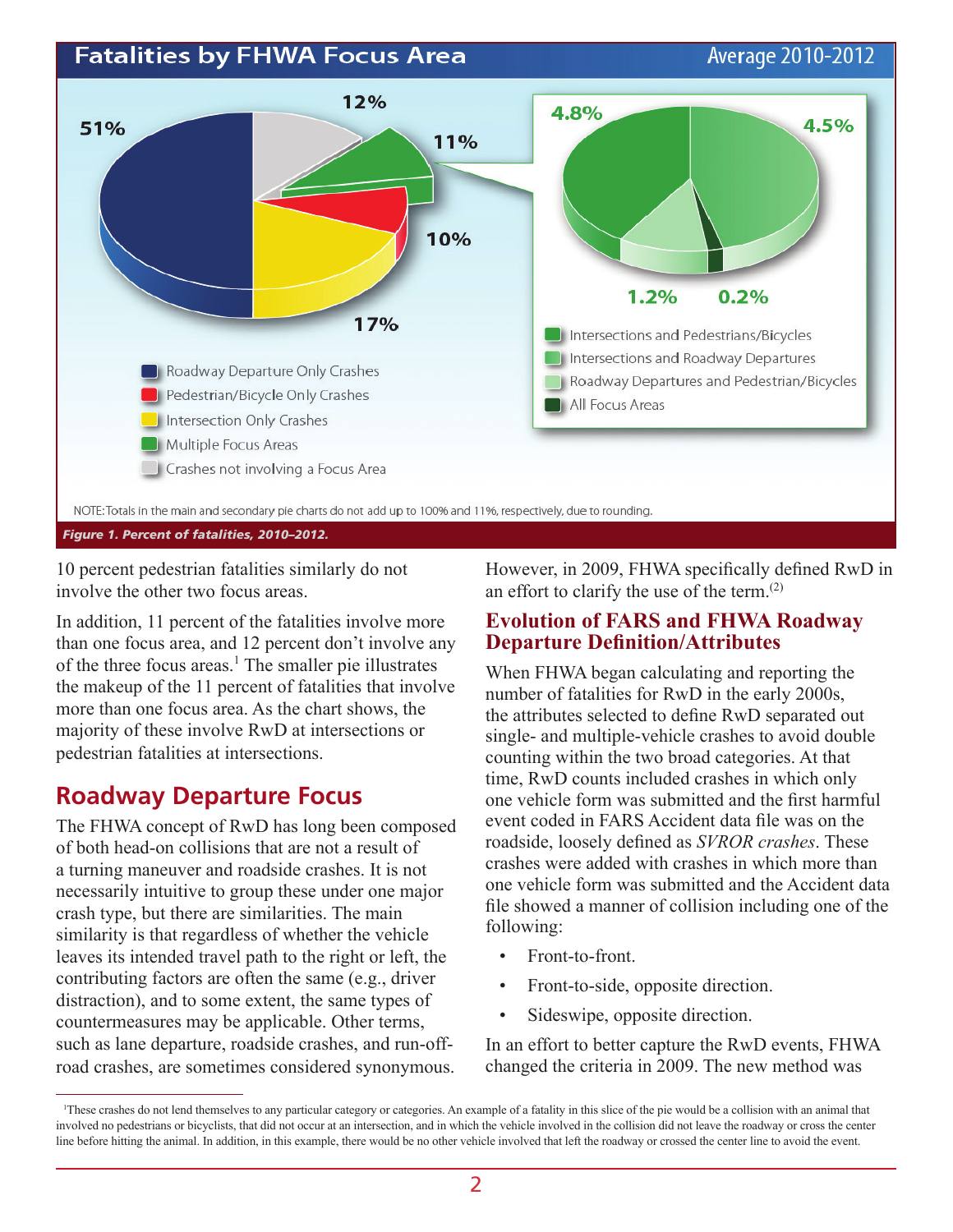based on a major change to FARS that occurred in 2004: the advent of vehicle event disaggregation. Vehicle event disaggregation provided a sequence of up to six events specific to each vehicle involved in the crash and included elements such as "Ran Off Road–Right," "Cross Median/Centerline," and many fixed roadside objects. Using these FARS attributes, FHWA was able to calculate the number of RwD fatalities without making two separate queries. FHWA also decided to exclude intersection crashes at that time, primarily because most RwD countermeasures are not applicable at intersections. While FARS data was available through 2007 at the time the criteria was changed, the use of the vehicle sequence element allowed NHTSA and FHWA to provide a retrospective of fatalities for each State. This was important to provide trend data leading up to the coding change.

Since the release of the RwD definition, the team has worked closely with NHTSA's National Center for Statistics and Analysis (NCSA) to update elements as changes are made to FARS and to optimize relevant roadway data extraction and codification. In addition, many analyses of RwD crashes have found the disaggregation of the RwD event helpful in the identification of specific countermeasures and research guiding development of new countermeasures. The on-going partnership between the two agencies has been helpful in improving efficiency and considering changes needed for the future.

#### **Current Revisions to Roadway Departure Attributes and Definition**

Among the issues considered by the 2013 RwD TWG was the means of data provision. For FARS data from 2004 to 2009, users had at least two options for data extraction when applying the RwD data definition: the FARS Encyclopedia and the flat files (e.g., Statistical Analysis System (SAS) or other database programs). The first involved running an online query using the FARS Encyclopedia, and the second involved developing a query in SAS or other program software. Both methods would yield frequencies for fatal crashes and fatal injuries. The SAS query provided maximum flexibility with respect to the type of data output and trend analysis over all available years of data. With the modifications of file structure coinciding with the FARS 2010 release, the FARS Encyclopedia no longer allows filtering by

vehicle event, as required by the RwD definition. For this reason, the RwD definition must be applied using a SAS query. Although the TWG considered options to once again simplify the query to provide an option for use in the FARS Encyclopedia, the trade-offs in accuracy were not determined to be advisable.

The 2013 TWG also considered applicable crashes that were missed by the Office of Safety Roadway Departure Definition.(2) While several changes were considered, the only change that was recommended was to discontinue excluding roadway departures that occur at intersections. This decision was partly to conform more closely to how the other focus areas computed fatalities, partly to simplify the query in software programs such as Microsoft® Access, and partly because of the new concept mentioned previously that considers fatalities that overlap more than one focus area. Based on the scope of those crashes, the RwD team will work with the other focus areas to place an appropriate level of effort on addressing RwD crashes that involved intersections and/or pedestrians.

In conclusion, the new FHWA definition of an *RwD* is "a crash in which a vehicle crosses an edge line, a center line, or leaves the traveled way."(3) The single change to the coding as a result of the TWG deliberations was to remove the intersection filter. Other updates that have been made incrementally (because the sequence of event elements within FARS have changed) are included in the following current list. The vast majority of RwD events are captured in FARS by finding crashes in which the first event for any vehicle involved in the crash is one of the following: (63) Ran Off Road–Right, (64) Ran Off Road–Left, (65) Cross Median, or (68) Cross Center Line. In addition, a number of fixed object codes are included based on the idea that a vehicle must have left the roadway in order to collide with that object as a first event. Those fixed object codes include 17, 19– 43, 46, 52, 53, 57, and  $59<sup>2</sup>$  Finally, three other event codes were deemed to most likely be indicative of an RwD: (67) Vehicle Went Airborne, (69) Reentering Roadway, and (71) End Departure. The above listed event codes will work properly to select roadway departure crashes from the FARS database from 2004 through 2012.<sup>3</sup> Prior to 2004, the current concept of the RwD definition cannot be computed in FARS.

<sup>&</sup>lt;sup>2</sup>See the *Fatality Analysis Reporting System (FARS) Analytical User's Manual 1975*-2010 for the specific event codes associated with these numbers in any particular year.<sup>(4)</sup>

<sup>&</sup>lt;sup>3</sup>It should be noted that as new event elements have been added to FARS within this time period, appropriate event codes have been added to this list. For instance, (57) Cable Guardrail was introduced in 2008. In prior years, these events would be included in one of the other guardrail categories. Additionally, many changes have occurred within the events between 19 and 43, but in any year, all of the events in that range are included as RwD crashes.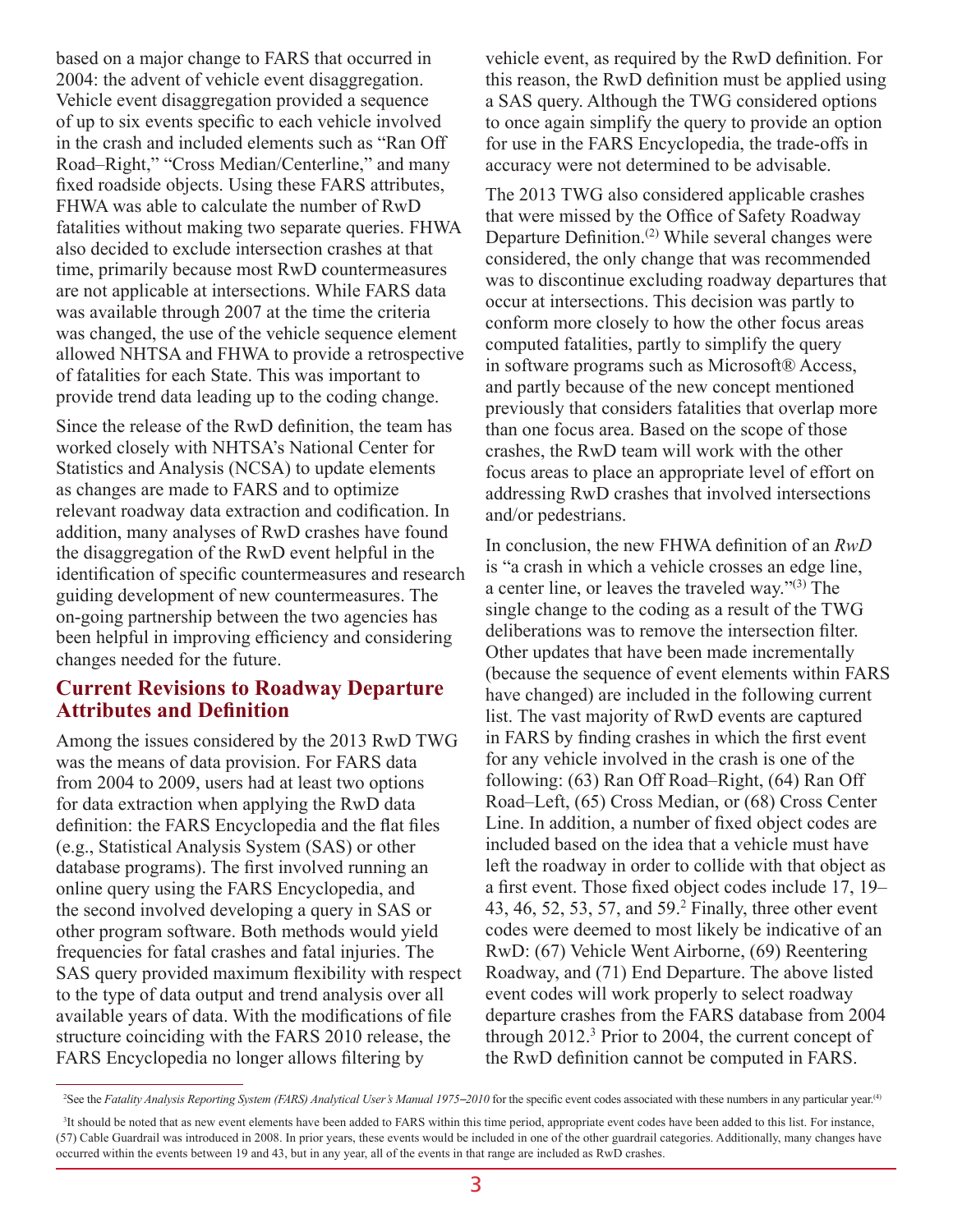### **Intersection Focus**

Intersections are another area that has long been considered a major focus of FHWA. NHTSA crash data (including FARS) adheres to the American National Standards Institute (ANSI) *D16.1-2007 Manual on Classification of Motor Vehicle Traffic Accidents*. (5) Based on this manual, an intersection "contains a crossing or connections of two or more roadways not classified as driveway access, and is embraced within the prolongation of the lateral curb lines or, if none, the lateral boundary lines of the roadways. Where the distance along a roadway between two areas meeting these criteria is less than 33 ft (10 m), the two areas and the roadway connecting them are considered to be parts of a single intersection." $(5)$  The manual also defines the following two crash types: $(5)$ 

> *2.7.3 at-intersection accident*: An at-intersection accident is a traffic accident in which the first harmful event occurs within the limits of an intersection.

> *2.7.5 intersection-related accident*: An intersection-related accident is a traffic accident in which the first harmful event (1) occurs on an approach to or exit from an intersection, and (2) results from an activity, behavior, or control related to the movement of traffic units through the intersection.

The FARS coding also differentiates between interchange and non-interchange areas. Historically, FHWA and NHTSA limited the count of intersection fatalities to only non-interchange intersection and non-interchange intersection-related crashes.

#### **Current Revisions to Intersection Attributes and Definition**

One of the primary concerns of the TWG intersection experts was the omission of many intersection crashes that occurred at or were related to intersections within interchange areas and at driveways and alleys. Crashes at these locations involve the same crossing/angle, turning, and rear-end conflicts present at all other intersections, and similar countermeasures are often appropriate. Therefore, to present a more complete picture on intersection safety, the TWG decided to include intersection crashes regardless of interchange area status and also add those coded as driveways or alleys.

In summary, the new *intersection* definition incorporates not only intersection and intersectionrelated crashes but also driveway and alley access or related crashes. All of the aforementioned crashes are included in the new definition regardless of whether they are in an interchange area. With the inception of the 2010 FARS changes, the intersection query is relatively simple because one uses the combination of the following "Relation to Junction" elements: (2) Intersection, (3) Intersection-Related, (4) Driveway Access, and (8) Driveway Access Related. When using the FARS database from 2009 and earlier, the new intersection definition requires the following combination of "Relation to Junction" elements: (2) Intersection (Non-Interchange), (3) Intersection Related (Non-Interchange), (4) Driveway, Alley Access, etc. (Non-Interchange), (8) Driveway-Access Related, (10) Intersection (Interchange Area), (11) Intersection Related (Interchange Area), and (12) Driveway Access (Interchange Area).

### **Pedestrian/Bicycle Focus**

Pedestrian crashes are a focus area for both NHTSA and FHWA. NHTSA focuses primarily on the behavioral and vehicle issues involved in these crashes, and FHWA focus is primarily on the infrastructure aspect of pedestrian safety. The pedestrian focus area was largely self-explanatory and, similar to the intersection definition, followed the ANSI manual $\cdot$ <sup>(5)</sup>

*2.6.5 collision involving pedestrian*: A collision involving a pedestrian is a collision accident in which the first harmful event is the collision of a pedestrian and a road vehicle in-transport.(5)

While the FHWA focus definition has been limited to pedestrians, stakeholders involved with solving this crash problem are frequently interested in other non-motorized or vulnerable users, primarily bicyclists, in motor vehicle crashes. The limited access to reliable and complete data in these areas has been a challenge to understanding the issues and formulating solutions. Owing to the nature of the data sets capturing vulnerable user information, the data definition misses important elements, including exposure, crashes not involving a motor vehicle, and crashes occurring outside of the right-of-way (e.g., in a parking lot).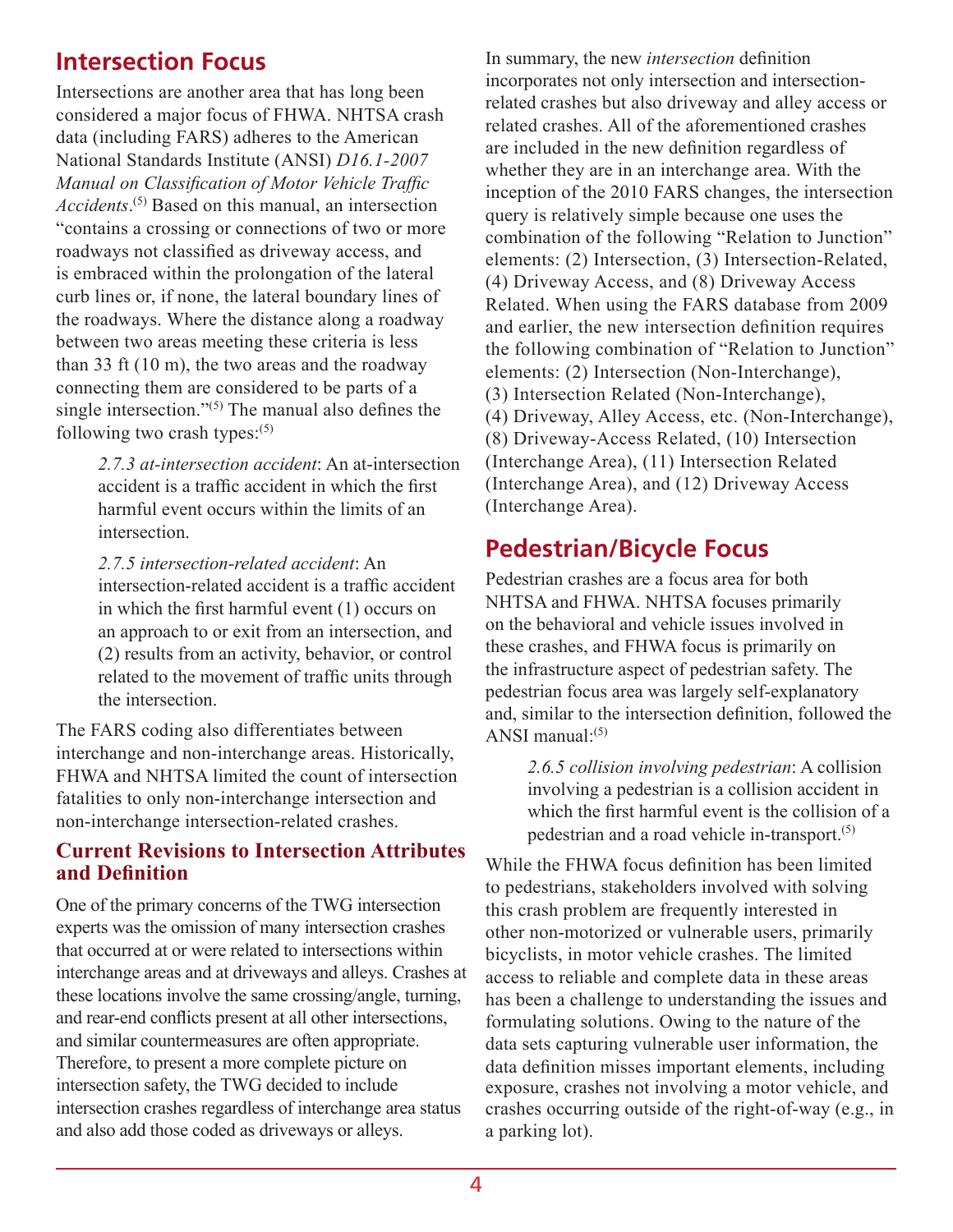#### **Current Revisions to Pedestrian and Bicycle Focus Attributes and Definition**

Like the other focus areas, the pedestrian focus was expanded in the 2013 revisions. The FARS Person data file includes a wide range of persons on light conveyances that have pedestrian-like characteristics that are accommodated by the pedestrian infrastructure. For this reason, the pedestrian has been joined by persons using motorized or human-powered devices such as wheelchairs, scooters, or skates, and also persons in or on rideable toys such as strollers or wagons. In addition, interest in promoting wellness and decreasing emissions has increased the number of bicyclists and the frequency of these trip types. Therefore, FHWA has chosen to include bicyclists and other cyclists within this focus area.

This focus area is the only one that had a name change as a result of the 2013 revisions. The FARS attributes included in calculating the fatalities involving the new FHWA focus area of pedestrians and bicycles, including those in which the person who was fatally injured in a motor vehicle crash, were a (5) Pedestrian, (6) Bicyclist, (7) Other Cyclist, or (8) Person on Personal Conveyance.

### **Addressing Crashes Involving More than One Focus Area**

Although it seems like addressing crashes in the overlap areas could be challenging, it might be reasoned that this challenge has been overcome. Previously, confounding factors and political motivation forced crashes into a single focus area without regard for the multiple aspects of an overlap crash. Today, however, an opportunity exists for a crash to be assessed based on all characteristics of its locations, vehicle events, and involved users. From this, a single countermeasure might be found to best address a portion of the crashes, or countermeasures applicable to each constituent focus area might be considered to determine the best set of countermeasures and the degree to which these might be applied. The issue of double counting has been avoided because the crashes are identified as composite crashes rather than associated with each focus area individually.

Figure 1 shows a significant number of fatalities that involve more than one of the focus areas. As a direct result of the 2013 TWG, the FHWA focus-area experts have agreed that there is a need to work more closely together to ensure that these crashes are addressed with appropriate countermeasures. Hopefully, by providing similar information to each State, this will also be addressed in States where significant overlap occurs.

### **Next Steps**

This technical summary informs key stakeholders of the changes and is therefore the first step in using the new focus area definitions and attributes. FHWA plans to undertake the following important steps:

- Provide crash data based on the new definitions showing the national and State-by-State frequencies as well as trends.
- Use each of the focus area leads to filter crashes in ways that allow for improved understanding, thereby suggesting possible countermeasures. The following two issues have been identified by the TWG:
	- Develop a method to logically characterize intersection types broken down by traffic control device based on the new FARS codes in the Vehicle data file.
	- Analyze and report horizontal curve crashes with the roadway alignment codes that are now within the new precrash level of FARS.
- Identify the scope of each focus area regarding injury crashes. This will require transitioning our analysis from the FARS census data (crash data available on all fatal crashes) into a sample environment. This could be either the National Automotive Sampling System General Estimates System (GES) or Crashworthiness Data System  $(CDS)$ .<sup> $(6,7)$ </sup> GES was harmonized with FARS in 2010, and CDS will provide data for targeted studies, so both have potential for exploring the spectrum of injuries. This potential may be limited to somewhat generalized information because the GES and CDS do not contain many of the data elements contained in FARS (e.g., functional class).
- Continue with minor improvements to the FARS attributes used to define each focus area as FARS evolves and sustain the dialog that has begun with NHTSA regarding additional data needs by FHWA.